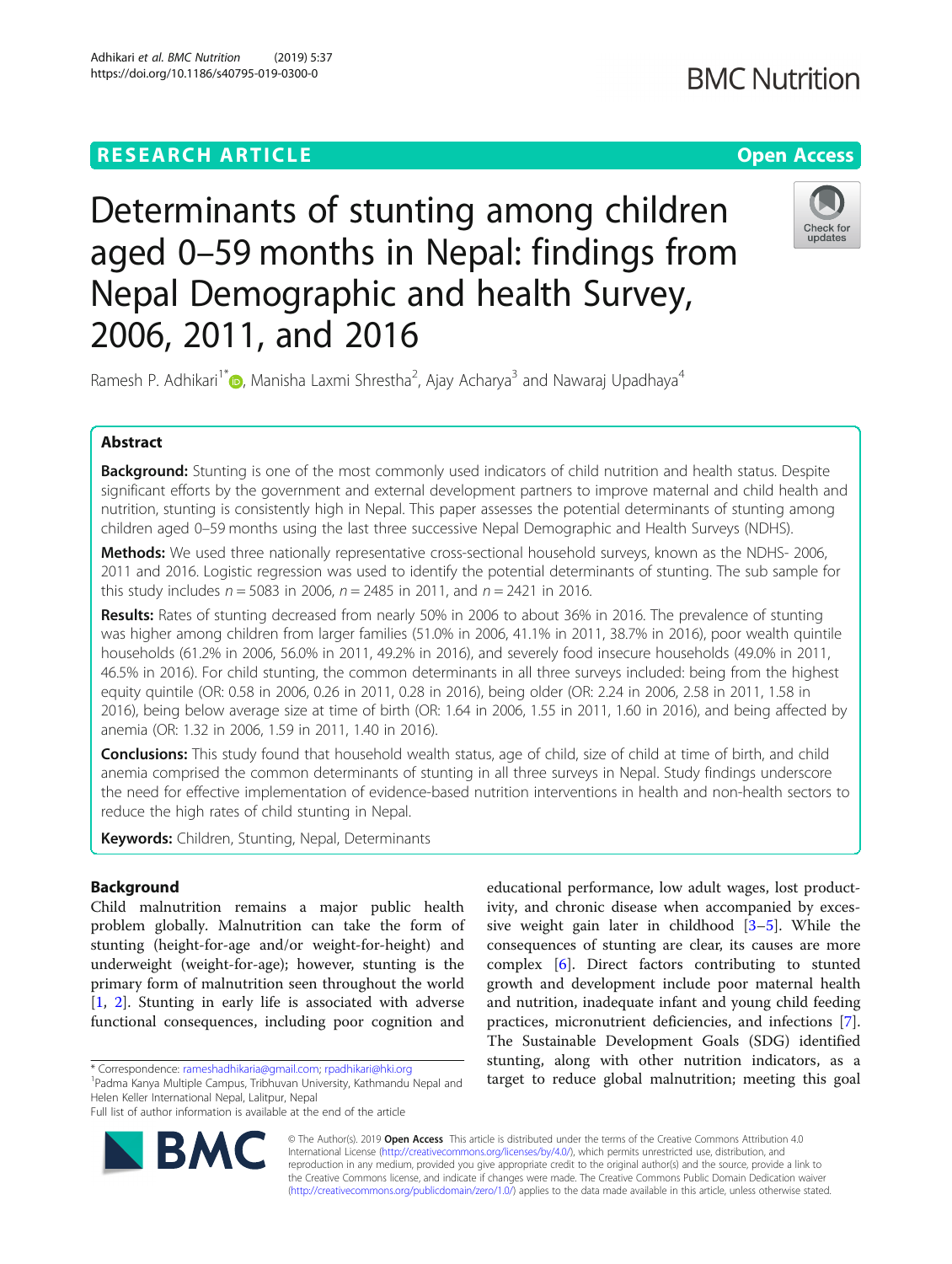demands renewed and concerted efforts focused on disparity [[8\]](#page-8-0).

Globally, approximately 155 million children under 5 years suffer from stunting, with an estimated one million associated child deaths annually. Among the regions of the world, Africa and Asia share the highest burden of all forms of malnutrition. In 2017, nearly two out of every five stunted children lived in Southern Asia [\[9](#page-8-0)]. Nepal is one of only ten countries in the world where more than half of children under five suffer from some form of malnutrition [\[10\]](#page-8-0). According to the 2016 Nepal Demographic Health Survey, 36% of children under five suffered from stunting. Previous studies in Nepal have identified several common determinants of stunting, including child sex, age, birth weight, birth order, number of siblings, wealth index, mother's education, mother's body mass index, and access to health care [\[11](#page-8-0)–[13\]](#page-8-0). The Nepal government identified nutrition as one of the key priority areas for national development. In 2012, the Nepal government developed a multi-sector nutrition plan involving different line ministries to implement an evidence-based nutrition intervention throughout health and non-health sectors. As a result, Nepal has made significant gains in health and nutrition indicators, including stunting, despite being in social, economic and political transition  $[14]$  $[14]$ , and being one of the poorest countries in South Asia. Nevertheless, decreases in stunting stalled between 2012 and 2017. To meet the global target by 2025, Nepal needs to continue to reduce stunting by 3.9% annually [[15\]](#page-8-0).

The purpose of this paper is to determine the prevalence and associated factors of child stunting in the last 15 years in Nepal using nationally representative data from the Nepal Demographic and Health Surveys (NDHS) 1996–2016. While previous studies attempted to explore determinants of stunting, each only reported data from a single year. Currently, there is insufficient evidence on trends and determinants of stunting from nationally representative surveys in Nepal, thus limiting long-term policy formulation and planning. Hence, assessing the trends and factors associated with stunting will provide insights into the effectiveness of the implemented program and will assist policy makers and program developers in designing new and effective programs that target groups most at-risk.

### Methods

This paper uses data from the 2006, 2011, and 2016 NDHS, a nationally representative cross-sectional household survey. This dataset includes information on a variety of health topics, as well as socio-economic and demographic information. The risk factors have been classified into demographic factors, maternal nutrition factors, and child nutrition factors. The NDHS surveys

used a two stage selection process; initially, enumeration areas (clusters) were selected with probability proportionto-size (PPS) methodology and next, households were selected with an equal probability systematic selection from each sample cluster. The sampling details for this survey have been documented in the full NDHS report [\[16\]](#page-8-0). In 2006, height and weight information for a total of 5295 children was collected from 8707 interviewed households. Similarly, in 2011, 2603 children's height and weight information was collected from 10,826 interviewed households, and in 2016, a total of 2428 children's information was collected from 11,040 interviewed households. Some cases were excluded because their height and weight measurements were outliers ( $n = 212$  in 2006,  $n = 118$  in 2011, and  $n = 7$  in 2016). Thus, the final sample sizes for the analyses in this paper were  $n = 5083$  in 2006,  $n = 2485$  in 2011, and  $n = 2421$  in 2016. [[16\]](#page-8-0).

Stunting, the single outcome variable, was measured based on height-for-age z-scores <− 2 standard deviation. The NDHS calculated the height-for-age z-scores based on the 2006 World Health Organization (WHO) growth standards. These scores were used for the analysis [\[17](#page-8-0)]. Based on the local context and prior studies, household, maternal, and child characteristics were included as potential determinants of stunting in Nepal. Household characteristics included family size, headship of the household, caste/ethnic group (Dalit, Muslim, Janajati, other Terai caste, Brahmin/Chhetri, others), wealth quintile (based on NDHS wealth quintiles), place of residence (urban or rural), ecological zone (mountain, hill, or terai), household food security status (food secure, mildly food secure, moderately food insecure, or severely food insecure), and access to drinking water and a toilet (improved or unimproved). Maternal characteristics included the mother's age, years of schooling, employment status (currently employed or not), BMI (underweight with a BMI < 18.5, or not), anemia (anemic or not), and number of living children. Likewise, child characteristics included age and sex of the child, birth order, size at time of birth (average or larger or below average), and anemia (anemic or not).

The NDHS used the same questions as the Household Food Insecurity Scale (HFIAS), which was originally developed by the United States Agency for International Development (USAID) Food and Nutrition Technical project to measure household food security status. These questions focused on the severity and frequency of food insecurity in the household units based on the 30 days preceding the survey. Based on responses to these questions, four categories were developed based on the HFIAS measuring guidelines: food secure, mildly food secure, moderately food insecure and severely food insecure  $[18]$  $[18]$ . Access to piped drinking water was defined as "improved" water access, while all other sources were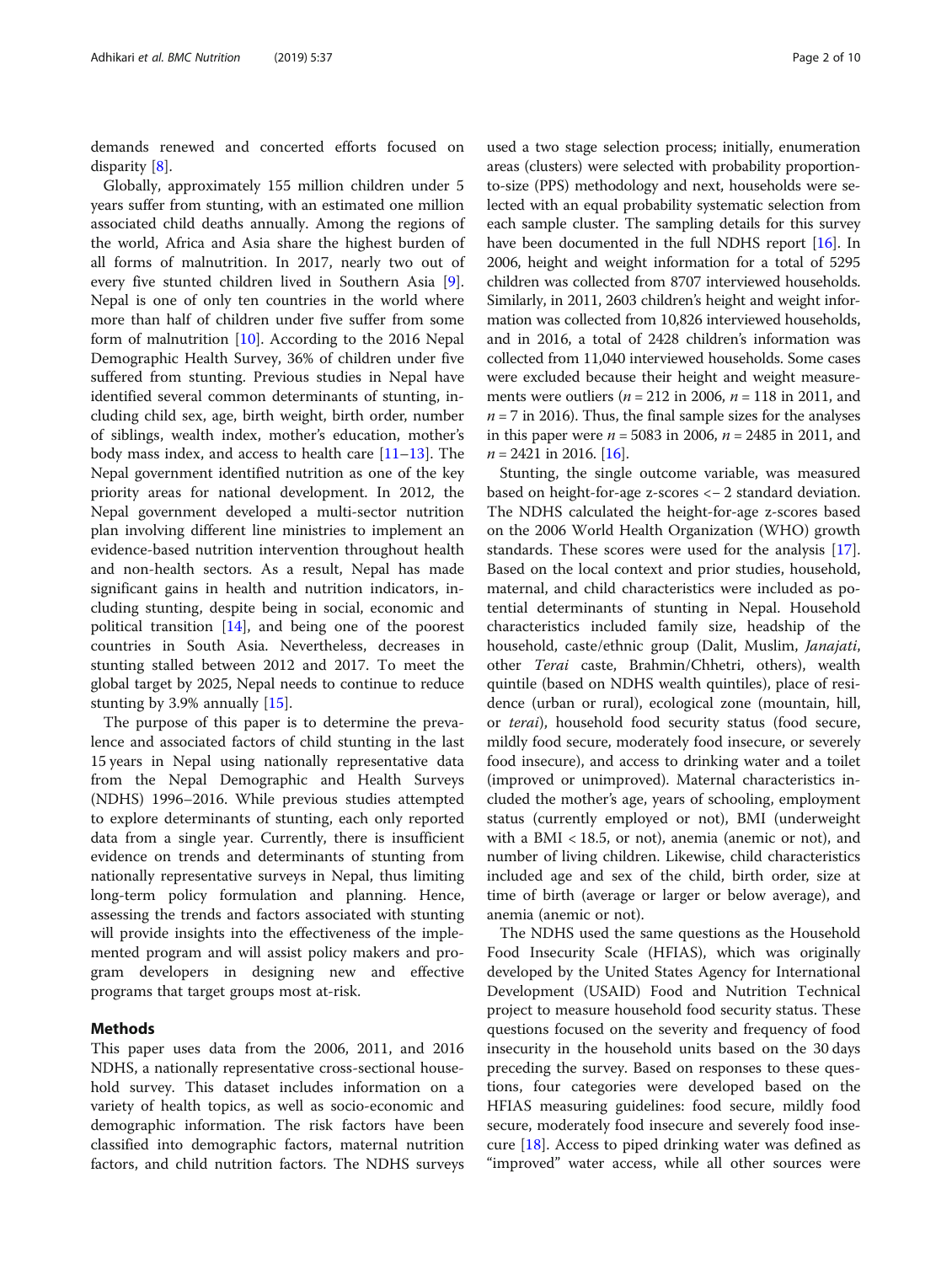defined as "unimproved". Likewise, access to a toilet was defined as "improved" if the households had flush/pour toilets to piped sewer systems, septic tanks and/or pit latrines, ventilated improved pit latrines with slabs, and/or composting toilets. Access to other types of toilets were considered "unimproved".

The NDHS collected blood samples to measure mother and child anemia using HemoCue. Children were considered anemic if their hemoglobin levels were < 11.0 g/deciliter. Likewise, mothers were considered anemic if their hemoglobin levels were < 12.0 g/deciliter for non-pregnant mothers and < 11.0 for pregnant mothers. Mothers were included if they had ever been married, were not currently pregnant, and had not given birth in the previous 2 months. Exclusion criteria included outliers in BMI, height, and weight measurements [[16\]](#page-8-0). For the national representation of the sample, the analysis was performed by applying sampling weights. Descriptive, univariate, bivariate, and multivariate analyses was performed. Mean z-scores and standard deviations were calculated for height-for-age. Logistic regression models were used to identify the possible determinants of stunting. All analyses were performed in Stata version 14.

### Results

This study included 5083 children from the 2006 NDHS, 2485 children from the 2011 NDHS, and 2421 children from the 2016 NDHS. In all three surveys, more than a quarter of the children were from Janajati caste/ethnic groups, more than half were from the Terai region, and about 60% were between 24 and 59 months. With regard to mothers' education, more than half of the mothers sampled had no schooling in 2006 and 2011; however, this was down to 36% in 2016 (Table [1\)](#page-3-0).

#### Prevalence of stunting

The mean z-scores for stunting (height-for-age) showed slight improvement between 2006 and 2016 (− 1.92 in 2006 and − 1.29 in 2016). Likewise, the proportion of child stunting decreased from 49.3% in 2006 to 35.8% in 2016. The proportion of stunting was higher among larger families, children from the Dalit caste/ethnic group, households from the poorest wealth quintile, children residing in rural and mountain regions, and children from severely food insecure households (Table [2\)](#page-4-0).

In all three surveys, the proportion of child stunting decreased as the number of years of mothers' schooling increased. For example, the prevalence of child stunting was 45.3% among children whose mothers had no education, compared with 22.7% among children whose mothers had 10 or more years of schooling in 2016. Furthermore, the increases the number children living in a household also increase the likelihood of stunting. For instance, in 2016, the prevalence of stunting was 28% in single child households compared with 46.2% for the households with 3 or more children. The chances of stunting were also greater among children with anemic mothers. Child characteristics such as age, sex, birth order, birth size, and hemoglobin level were found to be determining factors for stunting in all three surveys. Stunting increased with increases in age and birth order. Likewise, small size at birth, female gender, and low level of blood hemoglobin (anemia) increased the likelihood of stunting in children (Table [2\)](#page-4-0).

#### Factors associated with stunting

The adjusted odd ratios in Table [3](#page-6-0) show that in all three surveys, wealth quintile, age of child, size of child at birth, and anemia were significant determinants of stunting in children. In the adjusted model, we adjusted for household, maternal, and child characteristics including family size, headship of the household, caste/ethnicity, wealth quintile, place of residence, household food security status, access to drinking water and a toilet, mother's age, mother's years of education, number of living children, mother's employment status, mother's BMI and anemia status, age and sex of child, birth order, size of child at time of birth, and child anemia status. In all three surveys, children in the richer and richest wealth quintile households were less likely to be stunted compared with children from the poorest quintile households. Likewise, in all three surveys, older children were more likely to be stunted than younger children (OR: 2.24 in 2006, 2.58 in 2011, 1.58 in 2016). Children who were below average size at time of birth were 1.6 times more likely to be stunted in all three surveys compared with children who were average size or larger at time of birth (OR: 1.64 in 2006, 1.55 in 2011, 1.60 in 2016). Similarly, children who suffered from anemia were more likely to be stunted in all three surveys (OR: 1.32 in 2006, 1.59 in 2011, 1.40 in 2016) (Table [3\)](#page-6-0).

#### **Discussion**

This paper outlines the prevalence of stunting and associated risk factors among children under five in Nepal. Study findings suggest that stunting in Nepal has decreased over the last decade (mean decline of − 1.92 in 2006 to − 1.29 in 2016). The Nepal government implemented the Multi-Sectoral Nutrition Plan (MSNP) in 2012 with the key objective of improving nutrition status among adolescent girls, pregnant and lactating women, and all children under 24 months. The MSNP is an evidence-based, cost-effective nutrition intervention that integrates both national and community priorities. The plan outlines the roles of key health, education, and agriculture sectors in implementing policies and strategies. Thus, decreases in stunting may be attributable to the implementation of the MSNP in Nepal [\[14](#page-8-0), [15,](#page-8-0) [19,](#page-8-0) [20\]](#page-8-0).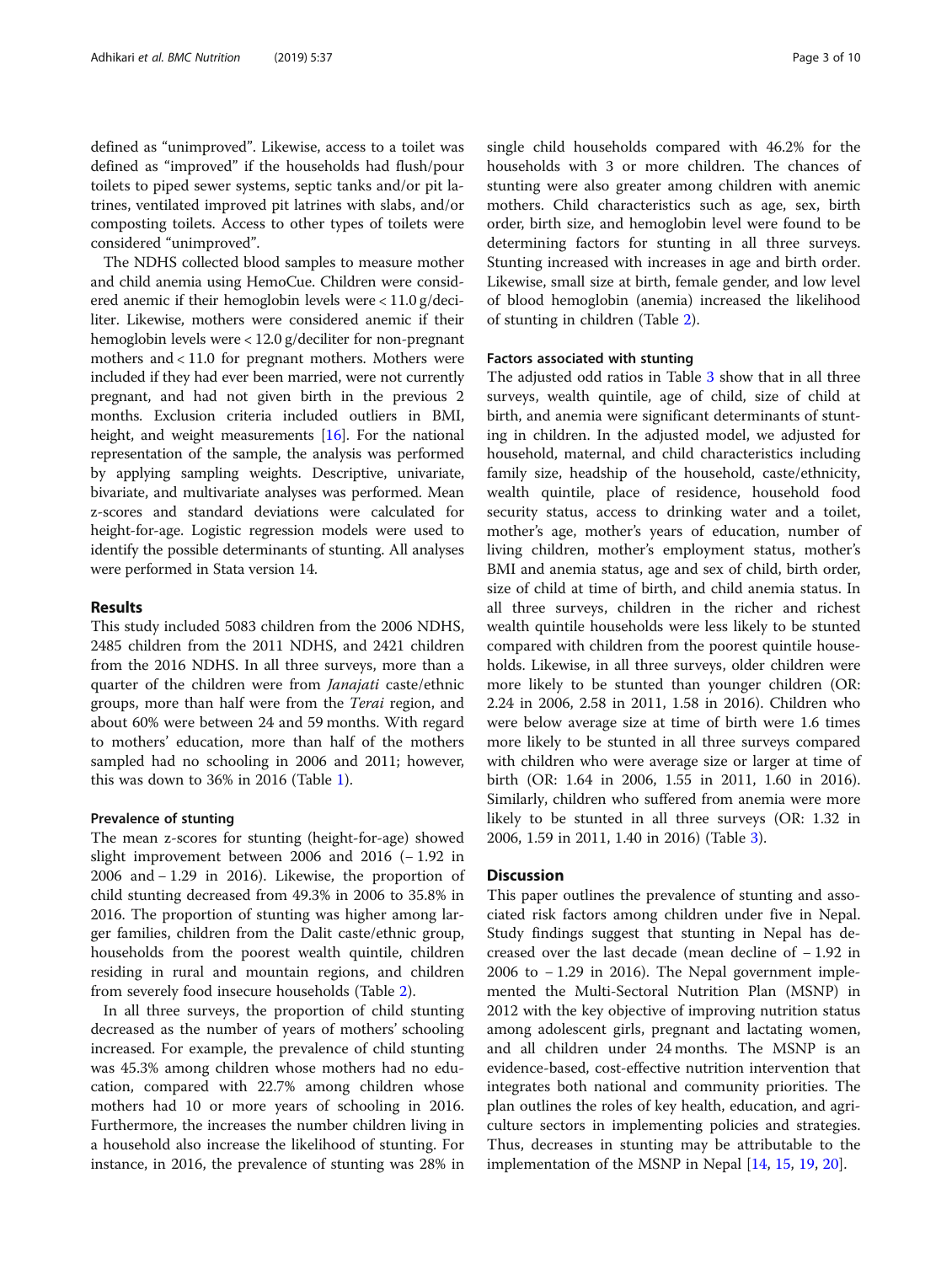<span id="page-3-0"></span>

|  | <b>Table 1</b> Socio-economic and demographic characteristics of children under 5 years and their mothers |  |
|--|-----------------------------------------------------------------------------------------------------------|--|
|--|-----------------------------------------------------------------------------------------------------------|--|

| Background characteristics      | 2006  |              | 2011  |             | 2016  |             |
|---------------------------------|-------|--------------|-------|-------------|-------|-------------|
|                                 | $\%$  | $\mathsf{N}$ | $\%$  | $\mathbb N$ | $\%$  | $\mathbb N$ |
| Caste/ethnicity                 |       |              |       |             |       |             |
| Dalit                           | 15.5  | 788          | 17.7  | 440         | 14.1  | 342         |
| Muslim                          | 5.6   | 286          | 5.9   | 147         | 6.8   | 164         |
| Janajati                        | 31.6  | 1608         | 32.0  | 794         | 27.3  | 661         |
| Other Terai caste               | 14.0  | 713          | 9.3   | 230         | 19.8  | 479         |
| Brahmin/Chhetri                 | 28.4  | 1444         | 29.5  | 734         | 26.0  | 629         |
| Other                           | 4.8   | 244          | 5.6   | 140         | 6.0   | 146         |
| Wealth quintile                 |       |              |       |             |       |             |
| Poorest                         | 25.3  | 1285         | 25.8  | 640         | 20.5  | 496         |
| Second poorest                  | 21.4  | 1086         | 20.5  | 510         | 21.8  | 528         |
| Middle                          | 20.3  | 1032         | 23.4  | 582         | 22.7  | 549         |
| Second richest                  | 18.1  | 921          | 16.9  | 421         | 21.7  | 526         |
| Richest                         | 14.9  | 759          | 13.4  | 332         | 13.3  | 322         |
| Ecological Zone                 |       |              |       |             |       |             |
| Mountain                        | 8.4   | 425          | 7.9   | 196         | 7.0   | 170         |
| Hill                            | 41.3  | 2100         | 39.9  | 991         | 36.2  | 876         |
| Terai                           | 50.3  | 2558         | 52.2  | 1298        | 56.8  | 1375        |
| Year of schooling of mother     |       |              |       |             |       |             |
| No schooling                    | 61.4  | 3119         | 50.5  | 1256        | 36.0  | 910         |
| 1-5 years schooling             | 16.9  | 858          | 17.8  | 442         | 19.0  | 449         |
| 6-9 years schooling             | 15.5  | 788          | 18.7  | 464         | 23.9  | 563         |
| 10 and above years of schooling | 6.3   | 318          | 13.0  | 323         | 21.1  | 499         |
| Age of child                    |       |              |       |             |       |             |
| Less than 6 months              | 9.1   | 474          | 9.2   | 228         | 9.0   | 218         |
| 6-11 months                     | 9.2   | 484          | 9.9   | 247         | 10.4  | 251         |
| 12-23 months                    | 18.7  | 970          | 19.6  | 489         | 21.1  | 512         |
| 25-49 months                    | 63.1  | 3155         | 61.3  | 1521        | 59.5  | 1440        |
| Sex of child                    |       |              |       |             |       |             |
| Boys                            | 51.2  | 2604         | 51.2  | 1273        | 52.0  | 1258        |
| Girls                           | 48.6  | 2479         | 48.8  | 1212        | 58.0  | 1163        |
| Total                           | 100.0 | 5083         | 100.0 | 2485        | 100.0 | 2421        |

The study analyses identified significant determinants of stunting present across all three surveys; household wealth status, number of years of mother's schooling, age of child, size of child at time of birth, and child anemia were all associated with stunting. Children from the poorest households were more likely to be stunted than children from middle income, richer, and richest households. This reflects findings from a systematic review conducted in sub-Saharan Africa by Akombi and colleagues [[21,](#page-8-0) [22](#page-8-0)]. Likewise, a study based on the Bangladesh Demographic and Health Survey 2011 similarly found that wealth index was significantly associated with child stunting [\[21](#page-8-0), [22\]](#page-8-0). The study findings also indicate that mothers with ten or more years of schooling were 37% less likely to have stunted children than mothers with no education. This reflects results from studies demonstrating less child stunting among mothers with more years of education [\[23](#page-8-0)–[28\]](#page-8-0). Reduced child stunting among more educated mothers might reflect better feeding and care practices among these mothers [\[29](#page-8-0)].

Findings indicate that children aged 24–59 months were at higher risk for stunting than children aged 0–23. This is consistent with findings from similar studies [[30](#page-8-0)–[32](#page-8-0)], and may be explained by the protective effect of breastfeeding. While most children in Nepal are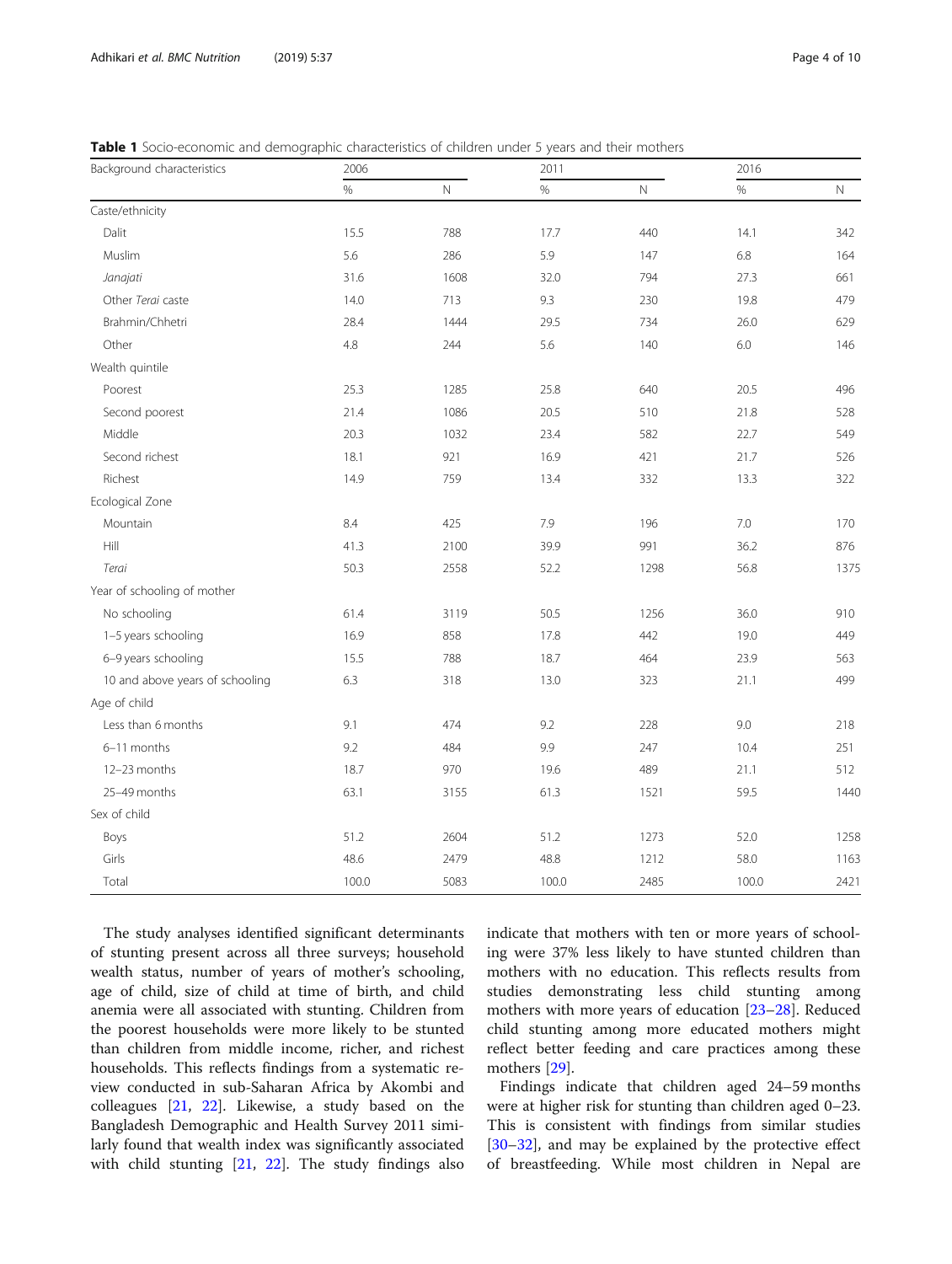<span id="page-4-0"></span>

|                                | 2006              |            | 2011                |             | 2016              |             |
|--------------------------------|-------------------|------------|---------------------|-------------|-------------------|-------------|
|                                | $\%$              | $\hbox{N}$ | $\%$                | $\mathbb N$ | $\%$              | $\mathbb N$ |
| Total (mean z score and SD)    | 49.3 (-1.93; 1.3) | 5083       | 40.5 $(-1.66; 1.4)$ | 2485        | 35.8 (-1.29; 4.9) | 2421        |
| Household characteristics      |                   |            |                     |             |                   |             |
| Family size                    |                   |            |                     |             |                   |             |
| Less than 5                    | 43.2              | 1247       | 38.9                | 693         | 29.3              | 727         |
| 5 and above                    | 51.0              | 3836       | 41.1                | 1792        | 38.7              | 1694        |
| Headship of the households     |                   |            |                     |             |                   |             |
| Male                           | 48.7              | 4052       | 41.2                | 1828        | 36.2              | 1652        |
| Female                         | 50.9              | 1031       | 38.7                | 657         | 35.0              | 769         |
| Caste/ethnicity                |                   |            |                     |             |                   |             |
| Dalit                          | 56.5              | 788        | 47.0                | 440         | 38.7              | 342         |
| Muslim                         | 56.6              | 286        | 31.0                | 147         | 37.2              | 164         |
| Janajati                       | 44.9              | 1608       | 40.4                | 794         | 32.2              | 661         |
| Other Terai caste              | 50.3              | 713        | 45.9                | 230         | 42.3              | 479         |
| Brahmin/chhetri                | 47.8              | 1444       | 36.8                | 734         | 34.6              | 629         |
| Other                          | 48.5              | 244        | 41.0                | 140         | 28.3              | 146         |
| Wealth quintile                |                   |            |                     |             |                   |             |
| Poorest                        | 61.2              | 1285       | 56.0                | 640         | 49.2              | 496         |
| Second poorest                 | 54.4              | 1086       | 45.7                | 510         | 38.7              | 528         |
| Middle                         | 50.6              | 1032       | 34.5                | 582         | 35.7              | 549         |
| Second richest                 | 39.7              | 921        | 30.5                | 421         | 32.4              | 526         |
| Richest                        | 30.5              | 759        | 25.8                | 332         | 16.5              | 322         |
| Place of residence             |                   |            |                     |             |                   |             |
| Urban                          | 35.8              | 619        | 26.7                | 217         | 32.0              | 1280        |
| Rural                          | 51.0              | 4464       | 41.8                | 2268        | 40.2              | 1141        |
| Ecological Zone                |                   |            |                     |             |                   |             |
| Mountain                       | 61.2              | 425        | 52.9                | 196         | 46.8              | 170         |
| Hill                           | 50.2              | 2100       | 42.1                | 991         | 32.3              | 876         |
| Terai                          | 46.2              | 2558       | 37.4                | 1298        | 36.7              | 1375        |
| Household food security status |                   |            |                     |             |                   |             |
| Food secure                    | <b>NA</b>         |            | 33.2                | 1061        | 29.2              | 991         |
| Mildly food insecure           | <b>NA</b>         |            | 41.2                | 305         | 35.9              | 557         |
| Moderately food insecure       | $\sf{NA}$         |            | 45.6                | 577         | 42.0              | 623         |
| Severely food insecure         | $\sf NA$          |            | 49.0                | 542         | 46.5              | 250         |
| Access of drinking water       |                   |            |                     |             |                   |             |
| Unimproved                     | 51.2              | 1296       | 48.9                | 361         | 43.3              | 112         |
| Improved                       | 48.4              | 3787       | 39.1                | 2124        | 35.5              | 2309        |
| Access of toilet               |                   |            |                     |             |                   |             |
| Unimproved                     | 53.9              | 3659       | 45.0                | 1415        | 48.9              | 581         |
| Improved                       | 36.9              | 1424       | 34.6                | 1070        | 31.7              | 1840        |
| Maternal characteristics       |                   |            |                     |             |                   |             |
| Age of mother                  |                   |            |                     |             |                   |             |
| $15 - 19$                      | 33.6              | 333        | 27.9                | 170         | 37.4              | 194         |
| $20 - 24$                      | 45.4              | 1761       | 39.8                | 908         | 32.5              | 863         |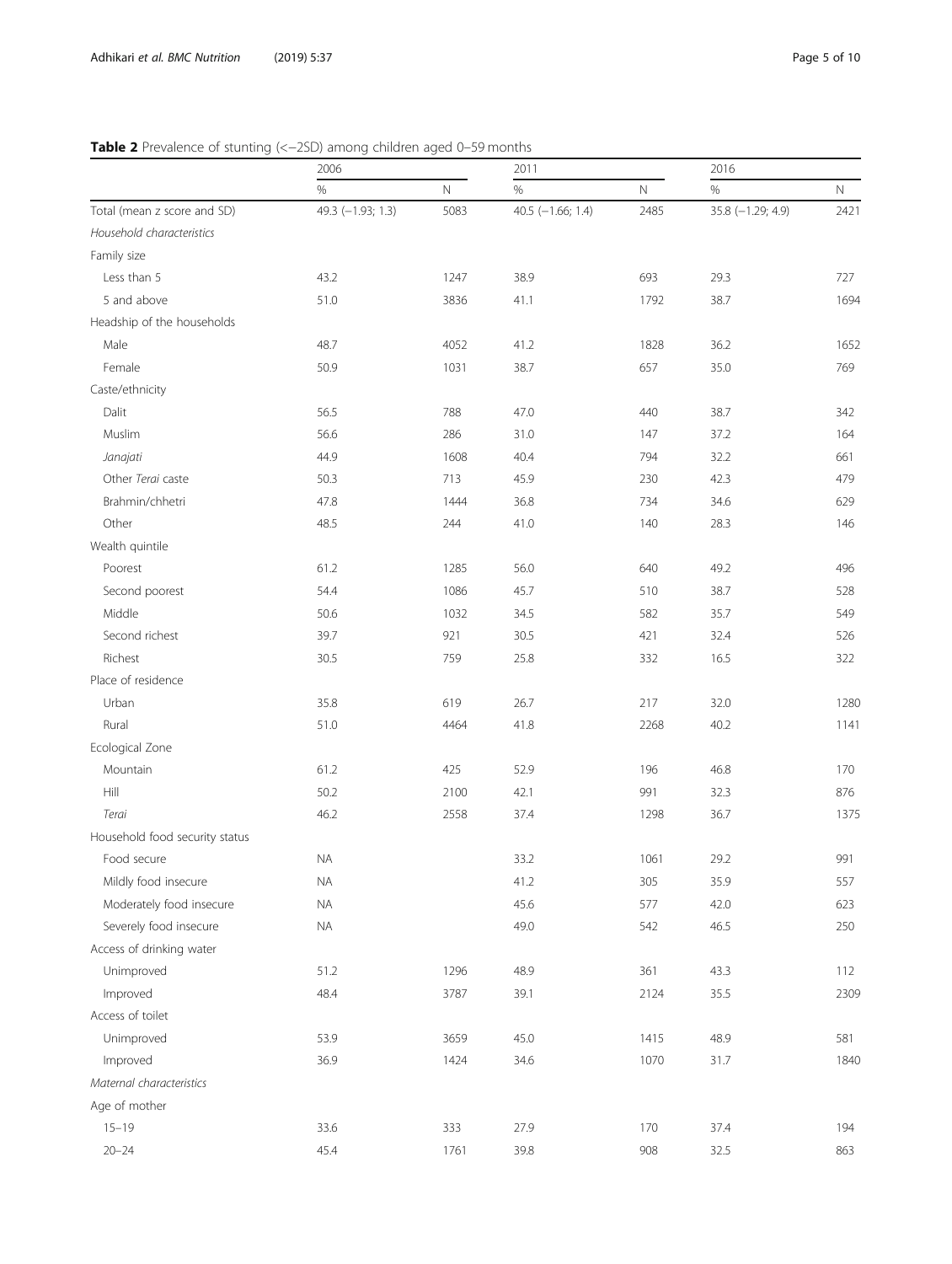|                                 | 2006  |              | 2011 |             | 2016 |              |
|---------------------------------|-------|--------------|------|-------------|------|--------------|
|                                 | $\%$  | $\mathsf{N}$ | $\%$ | $\mathbb N$ | $\%$ | $\mathsf{N}$ |
| $25 - 29$                       | 49.2  | 1595         | 38.7 | 740         | 34.8 | 767          |
| 30 and above                    | 58.6  | 1394         | 46.7 | 667         | 41.6 | 597          |
| Years of schooling of mother    |       |              |      |             |      |              |
| No schooling                    | 57.3  | 3119         | 46.9 | 1256        | 45.3 | 910          |
| 1-5 years schooling             | 45.7  | 858          | 41.7 | 442         | 36.4 | 449          |
| 6-9 years schooling             | 31.9  | 788          | 32.1 | 464         | 31.7 | 563          |
| 10 and above years of schooling | 20.1  | 318          | 25.9 | 323         | 22.7 | 499          |
| Number of living children       |       |              |      |             |      |              |
| Up to 1 children                | 34.0  | 1104         | 31.9 | 680         | 28.0 | 725          |
| 2 children                      | 46.0  | 1614         | 38.5 | 751         | 32.0 | 841          |
| 3 and more children             | 58.3  | 2365         | 47.5 | 1054        | 46.2 | 855          |
| Mother Employment               |       |              |      |             |      |              |
| No                              | 42.7  | 1580         | 37.5 | 1116        | 31.7 | 1240         |
| Yes                             | 52.0  | 3503         | 42.9 | 1369        | 40.2 | 1181         |
| Mother BMI                      |       |              |      |             |      |              |
| less than 18.5/underweight      | 47.2  | 3797         | 38.6 | 1935        | 33.6 | 1901         |
| 18.5 and above                  | 54.7  | 1284         | 47.1 | 469         | 44.5 | 452          |
| Mother anemia                   |       |              |      |             |      |              |
| No                              | 48.1  | 3027         | 39.8 | 1476        | 35.4 | 1271         |
| Yes                             | 50.9  | 2023         | 41.2 | 902         | 35.8 | 1074         |
| Child characteristics           |       |              |      |             |      |              |
| Age of child                    |       |              |      |             |      |              |
| Less than 6 months              | 11.5  | 474          | 19.4 | 228         | 13.5 | 218          |
| 6-11 months                     | 23.65 | 484          | 15.9 | 247         | 18.9 | 251          |
| 12-23 months                    | 47.5  | 970          | 34.8 | 489         | 37.4 | 512          |
| 25-49 months                    | 59.2  | 3155         | 49.5 | 1521        | 41.6 | 1440         |
| Sex of child                    |       |              |      |             |      |              |
| Boys                            | 48.6  | 2604         | 41.4 | 1273        | 36.0 | 1258         |
| Girls                           | 49.7  | 2479         | 39.5 | 1212        | 35.7 | 1163         |
| Birth order                     |       |              |      |             |      |              |
| First                           | 40.6  | 1378         | 34.2 | 781         | 31.4 | 791          |
| Second                          | 44.9  | 1266         | 39.2 | 592         | 30.1 | 657          |
| Third and above                 | 56.1  | 2439         | 45.6 | 1112        | 43.3 | 973          |
| Size at the time of birth       |       |              |      |             |      |              |
| Average or larger               | 46.9  | 4109         | 38.4 | 2061        | 34.0 | 2031         |
| Below average                   | 59.1  | 974          | 50.7 | 424         | 45.5 | 391          |
| Anemia                          |       |              |      |             |      |              |
| No                              | 53.6  | 2284         | 41.4 | 1172        | 34.7 | 1022         |
| Yes                             | 53.9  | 2191         | 45.2 | 1008        | 40.9 | 1137         |

Note: Only % for stunning are reported for each category. So, the total will not be 100% because for each category % of non-stunning are not included in this table, see more on Additional files [1,](#page-7-0) [2](#page-7-0) and [3.](#page-7-0)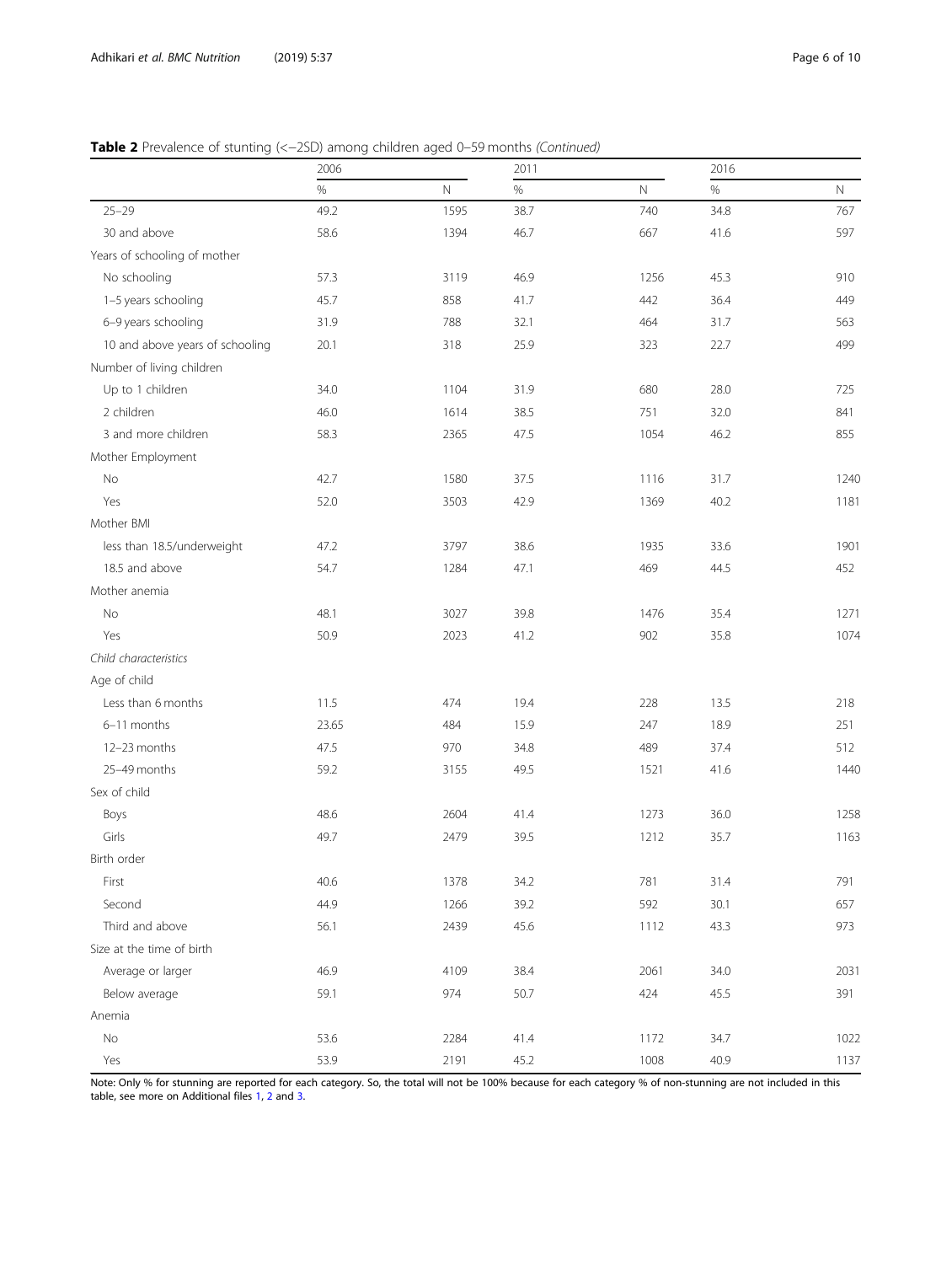| Background characteristics     | Odd ratios of stunting (height for age $<-2SD$ ) |                          |                          |                        |                          |                           |  |
|--------------------------------|--------------------------------------------------|--------------------------|--------------------------|------------------------|--------------------------|---------------------------|--|
| Household characteristics      | 2006                                             |                          | 2011                     |                        | 2016                     |                           |  |
|                                | Unadjusted<br>(OR, P / CI)                       | Adjusted<br>(OR, P / CI) | Unadjusted<br>(OR, P/CI) | Adjusted<br>(OR, P/CI) | Unadjusted<br>(OR, P/CI) | Adjusted<br>(OR, P/CI)    |  |
| Family size                    | $1.37**$ [1.16-1.62]                             | 1.15 [0.95-1.38]         | $1.01$ $[0.86 - 1.40]$   | $0.87$ $[0.62 - 1.21]$ | 1.52** [1.22-1.90]       | $1.39*$ $[1.06-1.83]$     |  |
| Headship of the households     |                                                  |                          |                          |                        |                          |                           |  |
| Male (R)                       |                                                  |                          |                          |                        |                          |                           |  |
| Female                         | $1.09$ $[0.91 - 1.31]$                           | 1.01 [0.82-1.24]         | $0.90$ $[0.71 - 1.14]$   | $0.85$ $[0.64 - 1.14]$ | $0.95$ $[0.77 - 1.17]$   | 1.06 [0.84-1.35]          |  |
| Caste/ethnicity                |                                                  |                          |                          |                        |                          |                           |  |
| Dalit(R)                       |                                                  |                          |                          |                        |                          |                           |  |
| Muslim                         | $1.00$ $[0.74 - 1.35]$                           | 1.21 [0.82-1.80]         | $0.50$ [0.30-0.85]       | $0.55$ $[0.27 - 1.14]$ | $0.94$ $[0.60 - 1.47]$   | $1.04$ [0.61-1.78]        |  |
| Janajati                       | $0.63$ $[0.48 - 0.83]$                           | $0.73$ $[0.53 - 0.99]$   | $0.76$ [0.56-1.04]       | $0.89$ $[0.61 - 1.29]$ | $0.75$ $[0.53 - 1.08]$   | 1.01 [0.69-1.47]          |  |
| Other Terai caste              | $0.78$ [0.59-1.03]                               | $0.96$ [0.69-1.33]       | $0.95$ $[0.63 - 1.43]$   | 1.56 [1.04-1.33]       | $1.16$ [0.81-1.66]       | 1.18 [0.74-1.91]          |  |
| Brahmin/chhetri                | $0.70$ $[0.57 - 0.89]$                           | $0.94$ $[0.69 - 1.26]$   | $0.65$ [0.51-0.85]       | $0.80$ $[0.58 - 1.09]$ | $0.84$ [0.60-1.17]       | 1.08 [0.72-1.61]          |  |
| Other                          | $0.72$ [0.35-1.50]                               | $0.80$ $[0.36 - 1.77]$   | $0.78$ $[0.48 - 1.29]$   | $0.96$ $[0.39 - 2.37]$ | $0.63$ $[0.37 - 1.05]$   | $0.60$ $[0.26 - 1.36]$    |  |
| Wealth quintile                |                                                  |                          |                          |                        |                          |                           |  |
| Poorest (R)                    |                                                  |                          |                          |                        |                          |                           |  |
| Second poorest                 | $0.76**$ [0.63-0.92]                             | $0.87$ $[0.65 - 1.18]$   | $0.66***$ $[0.50-0.88]$  | $0.58**$ [0.39-0.87]   | $0.65**$ [0.49-0.87]     | $0.60**$ [0.43-0.85]      |  |
| Middle                         | $0.65***$ [0.51-0.82]                            | $0.84$ [0.63-1.13]       | $0.42**$ [0.30-0.57]     | $0.45**$ [0.29-0.68]   | $0.57**$ [0.42-0.77]     | $0.51***$ [0.36-0.73]     |  |
| Second richest                 | $0.42**$ [0.32-0.54]                             | $0.59**$ [0.42-0.83]     | $0.35***$ [0.25-0.48]    | $0.30**$ [0.17-0.53]   | $0.49**$ [0.37-0.66]     | $0.56**$ [0.37-0.85]      |  |
| Richest                        | $0.28**$ [0.22-0.35]                             | $0.58*$ [0.38-0.88]      | $0.27**$ [0.19-0.39]     | $0.26***$ [0.12-0.54]  | $0.20**$ [0.14-0.29]     | $0.28**$ [0.16-0.49]      |  |
| Place of residence             |                                                  |                          |                          |                        |                          |                           |  |
| Urban (R)                      |                                                  |                          |                          |                        |                          |                           |  |
| Rural                          | $1.86***$ [1.51-2.30]                            | $1.06$ $[0.83 - 1.35]$   | $1.97***$ $[1.52-2.56]$  | 1.35 [0.94-1.92]       | $1.42***$ $[1.16-1.77]$  | 1.05 [0.82-1.34]          |  |
| Ecological belt                |                                                  |                          |                          |                        |                          |                           |  |
| Mountain (R)                   |                                                  |                          |                          |                        |                          |                           |  |
| Hill                           | $0.64***$ [0.51-0.81]                            | $0.90$ $[0.70 - 1.15]$   | $0.65***$ [0.49-0.85]    | $0.67*$ [0.49-0.91]    | $0.54***$ $[0.37-0.79]$  | $0.80$ $[0.54 - 1.18]$    |  |
| Terai                          | $0.54***$ [0.43-0.69]                            | $0.51***$ [0.37-0.72]    | $0.53***$ [0.40-0.71]    | $0.67$ [0.43-1.03]     | $0.66*$ [0.46-0.94]      | $0.84$ [0.53-1.33]        |  |
| Household food security status |                                                  |                          |                          |                        |                          |                           |  |
| Food secure (R)                |                                                  |                          |                          |                        |                          |                           |  |
| Mildly food insecure           | ΝA                                               | ΝA                       | $1.40***$ $[1.02-1.95]$  | $0.86$ [0.58-1.29]     | $1.36***$ $[1.07-1.71]$  | $0.98$ $[0.75 - 1.28]$    |  |
| Moderately food insecure       | ΝA                                               | ΝA                       | $1.68***$ [1.28-2.21]    | 1.07 [0.75-1.53]       | $1.76***$ [1.37-2.26]    | $1.10$ $[0.82 - 1.47]$    |  |
| Severely food insecure         | <b>NA</b>                                        | <b>NA</b>                | 1.93** [1.39-2.67]       | 1.17 [0.77-1.77]       | 2.10** [1.43-3.12]       | 1.32 [0.86-2.01]          |  |
| Access of drinking water       |                                                  |                          |                          |                        |                          |                           |  |
| Unimproved (R)                 |                                                  |                          |                          |                        |                          |                           |  |
| Improved                       | $0.90$ $[0.76 - 1.06]$                           | 1.19 [0.98-1.44]         | $0.67$ [0.51-0.88]       | $0.96$ $[0.68 - 1.34]$ | $0.72$ [0.48-1.07]       | $0.82$ [0.53-1.29]        |  |
| Access of toilet               |                                                  |                          |                          |                        |                          |                           |  |
| Unimproved (R)                 |                                                  |                          |                          |                        |                          |                           |  |
| Improved                       | $0.50**$ [0.41-0.61]                             | $0.83$ [0.59-1.17]       | $0.65***$ $[0.51-0.81]$  | 1.27 [0.91-1.77]       | $0.49**$ [0.38-0.62]     | $0.64$ ** $[0.46 - 0.88]$ |  |
| Maternal characteristics       |                                                  |                          |                          |                        |                          |                           |  |
| Age of mother                  | $1.05*$ [1.03-1.06]                              | 0.97 [0.95-0.99]         | $1.03*$ [1.01-1.05]      | $0.97$ $[0.94 - 1.01]$ | $1.02*$ [1.00-1.03]      | 0.99 [0.96-1.02]          |  |
| Years of schooling of mother   | $0.87**$ [0.85-0.88]                             | $0.92**$ [0.89-0.95]     | $0.92**$ [0.89-0.94]     | $1.00$ $[0.65 - 1.05]$ | $0.91**$ [0.89-0.93]     | $0.98$ $[0.95 - 1.01]$    |  |
| Number of living children      | $1.65***$ [1.51-1.79]                            | 1.12 [0.96-1.32]         | $1.39***$ $[1.23-1.58]$  | 1.05 [0.86-1.28]       | $1.50***$ [1.33-1.70]    | 1.17 [0.95-1.44]          |  |
| Employment<br>No(R)            |                                                  |                          |                          |                        |                          |                           |  |

<span id="page-6-0"></span>Table 3 Determinants of stunting in children aged 0-59 months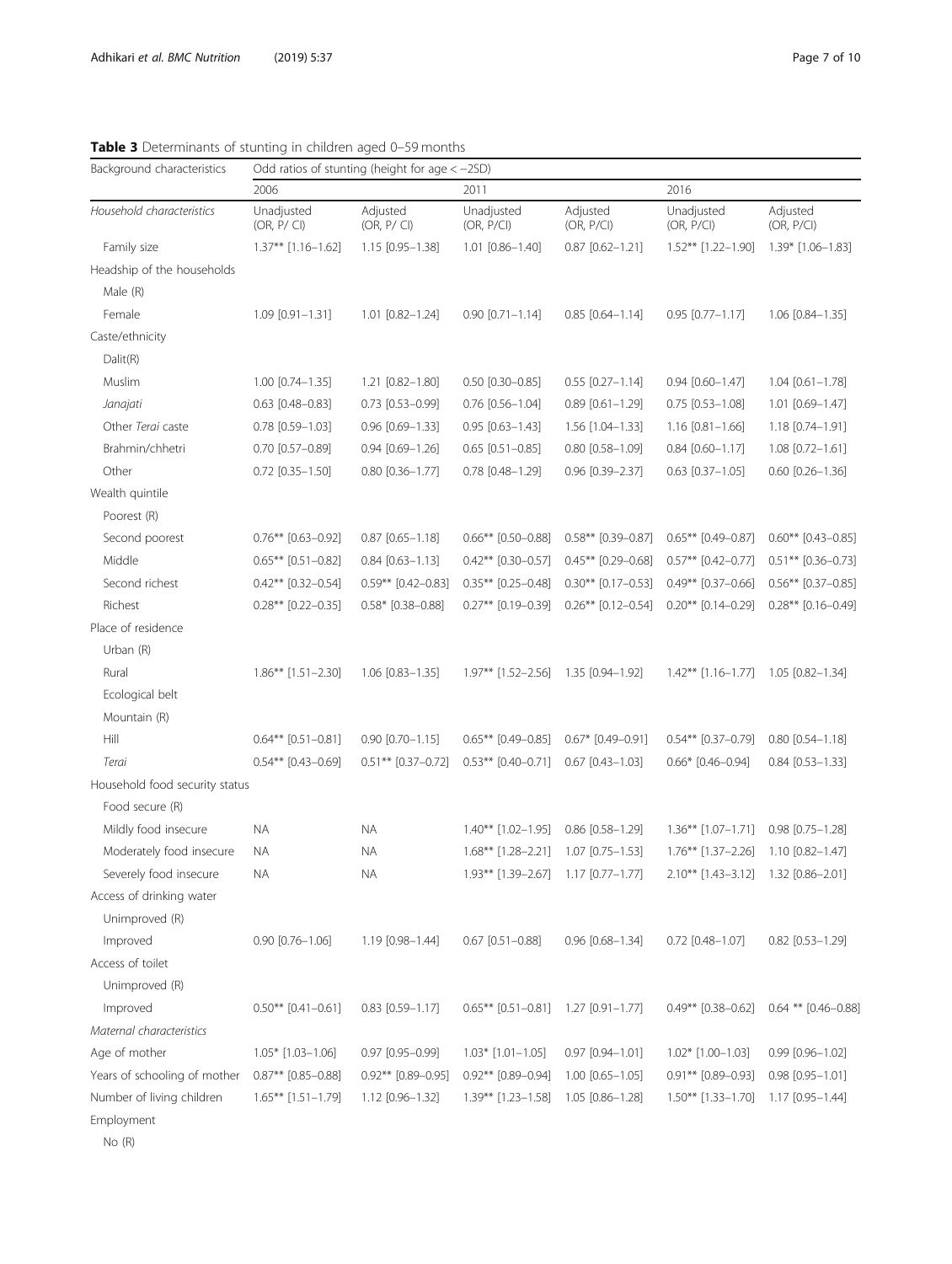| Background characteristics                                                            | Odd ratios of stunting (height for age $<-2SD$ ) |                       |                                                                      |                         |                                                                                                 |                         |  |
|---------------------------------------------------------------------------------------|--------------------------------------------------|-----------------------|----------------------------------------------------------------------|-------------------------|-------------------------------------------------------------------------------------------------|-------------------------|--|
|                                                                                       | 2006                                             |                       | 2011                                                                 |                         | 2016                                                                                            |                         |  |
| Yes                                                                                   | $1.45***$ $[1.21-1.74]$                          | 0.98 [0.80-1.21]      | 1.25 [0.96-1.62]                                                     | $0.83$ $[0.59 - 1.17]$  | $1.44***$ $[1.20-1.73]$ $1.27*$ $[1.01-1.60]$                                                   |                         |  |
| Mother BMI                                                                            |                                                  |                       |                                                                      |                         |                                                                                                 |                         |  |
| less than 18.5/underweight (R)                                                        |                                                  |                       |                                                                      |                         |                                                                                                 |                         |  |
| 18.5 and above                                                                        | $1.35***$ $[1.16-1.58]$                          | 1.19 [0.98-1.44]      | $1.42***$ $[1.10-1.83]$                                              | 1.30 [0.93-1.81]        | $1.59***$ $[1.23-2.04]$                                                                         | $1.23$ $[0.94 - 1.60]$  |  |
| Mother anemia                                                                         |                                                  |                       |                                                                      |                         |                                                                                                 |                         |  |
| No(R)                                                                                 |                                                  |                       |                                                                      |                         |                                                                                                 |                         |  |
| Yes                                                                                   | 1.12 [0.97-1.30]                                 | $1.24*$ $[1.04-1.48]$ | $1.06$ $[0.86 - 1.30]$                                               | $0.95$ $[0.74 - 1.23]$  | 1.01 [0.84-1.24]                                                                                | $0.90$ $[0.72 - 1.14]$  |  |
| Child characteristics                                                                 |                                                  |                       |                                                                      |                         |                                                                                                 |                         |  |
| Age of child                                                                          | $2.11***$ [1.94-2.29]                            | $2.24***$ [1.96-2.56] |                                                                      |                         | $1.80^{**}$ [1.59–2.03] $2.58^{**}$ [2.14–3.11] $1.61^{**}$ [1.44–1.80] $1.58^{**}$ [1.32–1.90] |                         |  |
| Sex of child                                                                          |                                                  |                       |                                                                      |                         |                                                                                                 |                         |  |
| Boys (R)                                                                              |                                                  |                       |                                                                      |                         |                                                                                                 |                         |  |
| Girls                                                                                 | $1.05$ $[0.91 - 1.21]$                           | 1.00 [0.85-1.17]      | $0.92$ $[0.77 - 1.10]$                                               | $0.88$ $[0.71 - 1.10]$  | $0.98$ $[0.81 - 1.20]$                                                                          | $0.95$ $[0.76 - 1.17]$  |  |
| Birth order                                                                           | $1.17***$ $[1.13-1.21]$                          | $1.11*$ $[1.02-1.20]$ | 1.00 [1.00-1.01]                                                     | $1.14$ $[1.03 - 1.26]$  | $1.15***$ $[1.09-1.21]$                                                                         | $0.99$ $[0.89 - 1.10]$  |  |
| Size at the time of birth                                                             |                                                  |                       |                                                                      |                         |                                                                                                 |                         |  |
| Average or larger (R)                                                                 |                                                  |                       |                                                                      |                         |                                                                                                 |                         |  |
| Below average                                                                         | $1.64***$ [1.37-1.946]                           | $1.64***$ [1.34-2.00] | $1.67**$ $[1.29-2.18]$ $1.55**$ $[1.19-2.02]$ $1.64**$ $[1.31-2.05]$ |                         |                                                                                                 | $1.60***$ $[1.25-2.04]$ |  |
| Anemia                                                                                |                                                  |                       |                                                                      |                         |                                                                                                 |                         |  |
| No(R)                                                                                 |                                                  |                       |                                                                      |                         |                                                                                                 |                         |  |
| Yes<br>$*$ n $\geq$ 0.05, $**$ n $\geq$ 0.01, see more an Additional files 4.5 and 6. | $1.01$ $[0.87 - 1.17]$                           | $1.32**$ [1.12-1.56]  | $1.17$ [0.95-1.43]                                                   | $1.59***$ $[1.25-2.02]$ | $1.30***$ $[1.06-1.61]$                                                                         | $1.40**$ [1.12-1.75]    |  |

<span id="page-7-0"></span>Table 3 Determinants of stunting in children aged 0-59 months (Continued)

 $p < 0.05$  $p < 0.05$ ; \*\*  $p < 0.01$ , see more on Additional files [4,](#page-8-0) 5 and [6](#page-8-0)

breastfed until 24 months, breastfeeding gradually declines with child age [\[33\]](#page-8-0). Children who had a low birth weight (less than 2.5 kg) were 1.5 times more likely to be stunted later in life than children of average or greater birth weight. The observed association between stunting and birth weight is consistent with other studies conducted in developing countries [\[34](#page-8-0)–[38\]](#page-9-0). This link could be explained by the greater likelihood of low birth weight children to contract infections like diarrhea and acute respiratory infection. These infections may make the child more susceptible to later complications associated with stunting.

Child anemia was another determinant for stunting; results suggest that anemic children were 1.3 to 1.6 times more likely to be stunted than non-anemic children. Other studies have similarly found childhood anemia to be a significant determinant for stunting [[39](#page-9-0)–[42\]](#page-9-0). The link between anemia and stunting may be caused by anemia's role in limiting children's physical growth [\[43,](#page-9-0) [44](#page-9-0)] and iron supplementation could be used to reduce childhood stunting [\[45\]](#page-9-0).

The findings of this study have policy implications as they provide a clear depiction of the trends and determinants of stunting from 3 nationally representative surveys over a 15 year period. Policy makers and planners can use evidence from this study to formulate feasible and culturally appropriate interventions to reduce stunting in Nepal. Though this paper explores determinants of stunting from the last 15 years of data, it is not free from limitations. The analyses are based on crosssectional survey data; thus, we were unable to assess the causal relationship between stunting and socioeconomic confounders.

#### Conclusion

The prevalence of stunting in Nepal remains among the highest of developing countries. This study highlights risk factors for stunting, including household wealth quintile, number of years of mother's schooling, child age, child size at birth, and child anemia. In addition to the policies and programs aimed at improving maternal and child nutrition, equal focus should be given to improving mothers' education. Findings also suggest the importance of addressing income inequality when implementing nutrition interventions.

# Additional files

[Additional file 1:](https://doi.org/10.1186/s40795-019-0300-0) Table S1. Prevalence of stunting (<−2SD) among children aged 0–59 months in 2006. (DOCX 16 kb)

[Additional file 2:](https://doi.org/10.1186/s40795-019-0300-0) Table S2. Prevalence of stunting (<−2SD) among children aged 0–59 months in 2011. (DOCX 16 kb)

[Additional file 3:](https://doi.org/10.1186/s40795-019-0300-0) Table S3. Prevalence of stunting (<−2SD) among children aged 0–59 months in 2016. (DOCX 16 kb)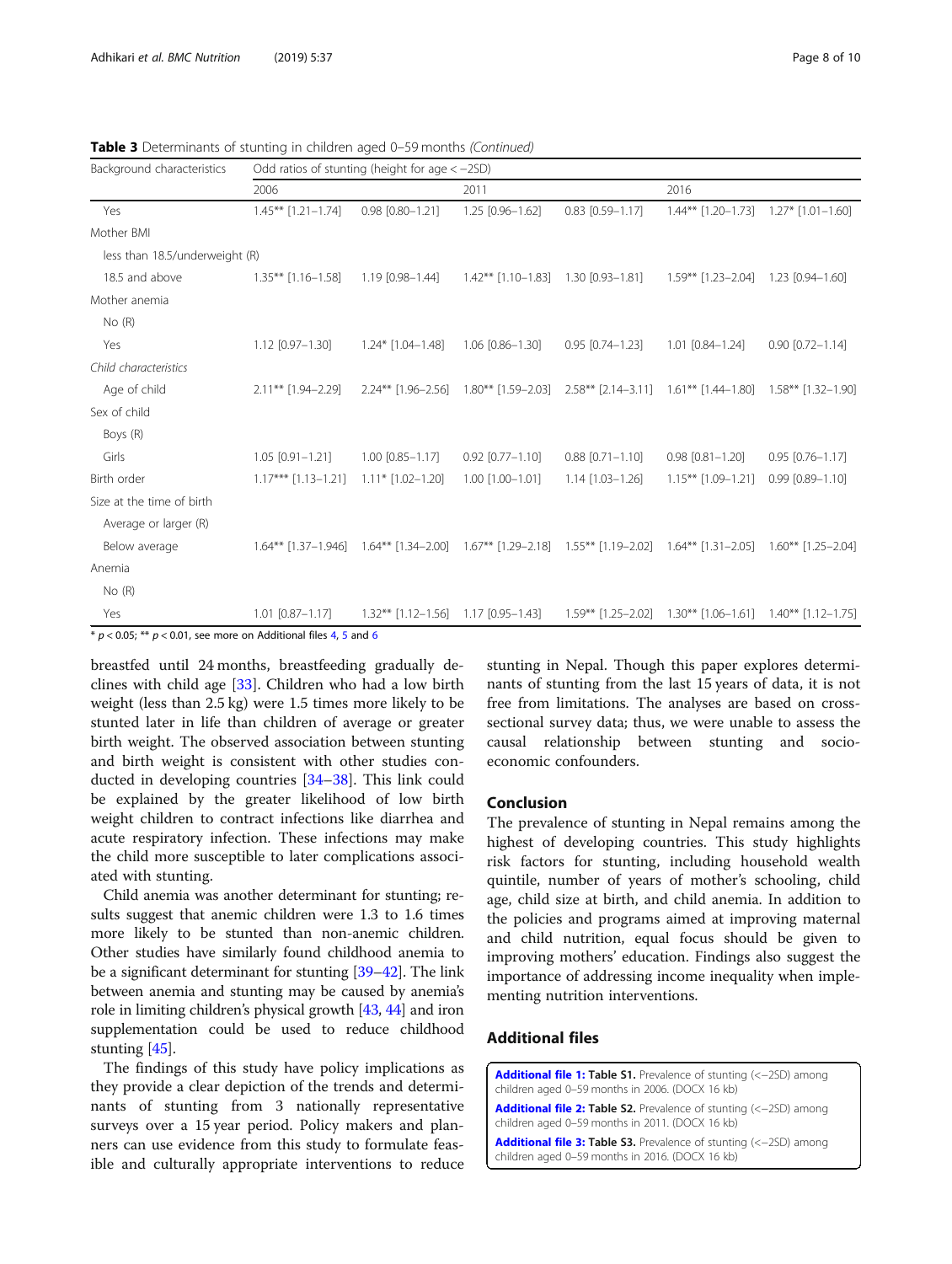<span id="page-8-0"></span>[Additional file 4:](https://doi.org/10.1186/s40795-019-0300-0) Table S4. Odd ratios of stunting (height for age < −2SD) in 2006. (DOCX 15 kb)

[Additional file 5:](https://doi.org/10.1186/s40795-019-0300-0) Table S5. Odd ratios of stunting (height for age < −2SD) in 2011. (DOCX 14 kb)

[Additional file 6:](https://doi.org/10.1186/s40795-019-0300-0) Table S6. Odd ratios of stunting (height for age < −2SD) in 2016. (DOCX 14 kb)

#### Abbreviations

BMI: Body Mass Index; HFIAS: Household Food Insecurity Scale; MSNP: Multi-Sectoral Nutrition Plan; NDHS: Nepal Demographic and Health Survey; OR: Odds Ratio; PPS: Probability proportion-to- size; SDG: Sustainable Development Goal; STATA: Software for Statistics and Data Science

#### Acknowledgements

We would like to thank Emily Satinsky from the University of Maryland College Park, Global Mental Health and Addiction Program, USA for reviewing and revising the final manuscript.

#### Authors' contributions

RPA and NU designed the study. RPA, MLS, and AA analyzed data and prepared the first draft. All authors reviewed multiple versions of the manuscript and read and approved the final version for submission.

#### Funding

Not applicable.

#### Availability of data and materials

The datasets used in this study are available from the corresponding author upon request.

#### Ethics approval and consent to participate

The study involved secondary analysis of publicly available data. Thus, independent ethical approval was not needed. However, the first author received permission from [dhsprogram.com](http://dhsprogram.com) to use the data for analysis.

#### Consent for publication

Not applicable.

#### Competing interests

The authors declare that they have no competing interests.

#### Author details

<sup>1</sup> Padma Kanya Multiple Campus, Tribhuvan University, Kathmandu Nepal and Helen Keller International Nepal, Lalitpur, Nepal. <sup>2</sup>FHI360, Kathmandu, Nepal.<br><sup>3</sup>Lloiversity of Molbourne, Molbourne, Australia, <sup>4</sup>Transsultural Psychosocial. University of Melbourne, Melbourne, Australia. <sup>4</sup>Transcultural Psychosocial Organization Nepal, Kathmandu, Nepal.

#### Received: 17 December 2018 Accepted: 26 June 2019 Published online: 05 August 2019

#### References

- 1. WHO. World health statistics 2011. Geneva: World Health Organization; 2011.
- 2. WHO. World health statistics 2014. Geneva: World Health Organization; 2014. 3. Victora CG, Adair L, Fall C, Hallal PC, Martorell R, Richter L, et al. Maternal
- and child undernutrition: consequences for adult health and human capital. Lancet. 2008;371:340–57.
- 4. de Onis M, Branca F. Childhood stunting: a global perspective. Mat Child Nutr. 2016;12(Suppl 1):12–26.
- 5. Woldehanna T, Behrman JR, Araya MW. The effect of early childhood stunting on children's cognitive achievements: evidence from young lives Ethiopia. Ethiop J Heal Dev. 2017;31(2):75–84.
- 6. IFPRS. Global nutrition report 2016: from promise to impact: ending malnutrition by 2030. Washington, DC: International Food Policy Research Institute (IFPRS); 2016.
- 7. WHO. Global nutrition targets 2025: policy brief series (WHO/NMH/NHD/14. 2). Geneva: World Health Organization; 2014.
- 8. UNDP. The sustainable development goals report 2017. New York: United Nations; 2017.
- Group UWWB. Joint Child Malnutrition Estimates: United Nations Children's Fund, the World Health Organization and World Bank Group; 2017.
- 10. UNICEF. The state of the world's children, a fair chance for every child. New York: United Nations Children's Fund (UNICEF); 2016.
- 11. Paudel R, Pradhan B, Wagle RR, Pahari DP, Onta SR. Risk factors for stunting among children: a community based case control study in Nepal. Kathmandu Univ Med J. 2012;39(3):18–24.
- 12. Adhikari D, Khatri RB, Paudel YR, Poudyal AK. Factors associated with underweight among under-five children in eastern Nepal: communitybased cross-sectional study. Public Health. 2017;5:350.
- 13. Tiwari R, Ausman LM, Agho KE. Determinants of stunting and severe stunting among under-fives: evidence from the 2011 Nepal Demographic and Health Survey. BMC Pediatrics. 2014;14:239.
- 14. NPC. Multi-sector nutrition plan, for accelerating the reduction of maternal and child under-nutrition in Nepal 2013–2017 (2023). Kathmandu: Government of Nepal, National Planning Commission; 2012.
- 15. Devkota MD, Adhikari RK, Upreti SR. Stunting in Nepal: looking back, looking ahead. Matern Child Nutr. 2016;12(Suppl Suppl 1):257–9.
- 16. MOH, New ERA, Inc. II. Nepal Demographic and Health Survey 2016. Kathmandu: Ministry of Health, new ERA, and ICF international, Calverton. p. 2016.
- 17. WHO. WHO child growth standards: length/height-for-age, weight-for-age, weight-for-length, weight-for height and body mass index-for-age: methods and development. Geneva: World Health Organization; 2006.
- 18. Coates J, Anne S, Paula B. Household food insecurity access scale (HFIAS) for measurement of household food access: Indicator guide (v. 3). Washington, D.C: Food and Nutrition Technical Assistance Project, Academy for Educational Development; 2007.
- 19. Cunningham K, Headey D, Singh A, Karmacharya C, Rana PP. Maternal and child nutrition in Nepal: examining drivers of progress from the mid-1990s to 2010s. Glob Food Sec. 2017;13:30–7.
- 20. WB. Accelerating progress in reducing maternal and child undernutrition in Nepal. Kathmandu: The World Bank; 2012.
- 21. Akombi BJ, Agho KE, Hall JJ, Wali N, Renzaho A, Merom D. Stunting, wasting and underweight in sub-Saharan Africa: a systematic review. Int J Environ Res Public Health. 2017;14(8):863.
- 22. Sarma H, Khan JR, Asaduzzaman M, Uddin F, Tarannum S, Hasan MM, et al. Factors influencing the prevalence of stunting among children aged below five years in Bangladesh. Food Nutr Bull. 2017;38(3):291–301.
- 23. Nahar B, Ahmed T, Brown KH, Hossain MI. Risk factors associated with severe underweight among young children reporting to a Diarrhoea treatment Facility in Bangladesh. J Health Popul Nutr. 2010;28(5):476–83.
- 24. Urke HB, Bull T, Mittelmark MB. Socioeconomic status and chronic child malnutrition: wealth and maternal education matter more in the Peruvian Andes than nationally. Nutr Res. 2011;31(10):741–7.
- 25. Jesmin A, Yamamoto SS, Malik AA, Haque MA. Prevalence and determinants of chronic malnutrition among preschool children: a cross-sectional study in Dhaka City, Bangladesh. J Health Popul Nutr. 2011;29(5):494–9.
- 26. Ayana AB, Hailemariam TW, Melke AS. Determinants of acute malnutrition among children aged 6–59 months in public hospitals, Oromia region, West Ethiopia: a case–control study. BMC Nutrition. 2015;1(1):34.
- 27. Janevic T, Petrovic O, Bjelic I, Kubera A. Risk factors for childhood malnutrition in Roma settlements in Serbia. BMC Public Health. 2010;10:509.
- 28. Khor GL, Sharif ZM. Dual forms of malnutrition in the same households in Malaysia – a case study among Malay rural households. Asia Pac J Clin Nutr. 2003;12(4):427–38.
- 29. Joshi N, Agho KE, Dibley MJ, Senarath U, Tiwari K. Determinants of inappropriate complementary feeding practices in young children in Nepal: secondary data analysis of Demographic and health Survey 2006. Matern Child Nutr. 2012;8:45–59.
- 30. Khan NC, Tuyen LD, Ngoc TX, Duong PH, Khoi HH. Reduction in childhood malnutrition in Vietnam from 1990 to 2004. Asia Pac J Clin Nutr. 2007;16(2): 274–8.
- 31. Hien NN, Kam S. Nutritional status and the characteristics related to malnutrition in children under five years of age in Nghean, Vietnam. J Prev Med Public Health. 2008;41(4):232–40.
- 32. Ulak M, Chandyo RK, Mellander L, Shrestha PS, Strand TA. Infant feeding practices in Bhaktapur, Nepal: a cross-sectional, health facility based survey. Int Breastfeed J. 2012;7(1):1.
- 33. Dhungana GP. Nutritional status and the associated factors in under five years children of Lamjung, Gorkha and Tanahun districts of Nepal. Nepalese J Stat. 2017;1:15–8.
- 34. Rahman MS, Howlader T, Masud MS, Rahman ML. Association of low-Birth Weight with malnutrition in children under five years in Bangladesh: do